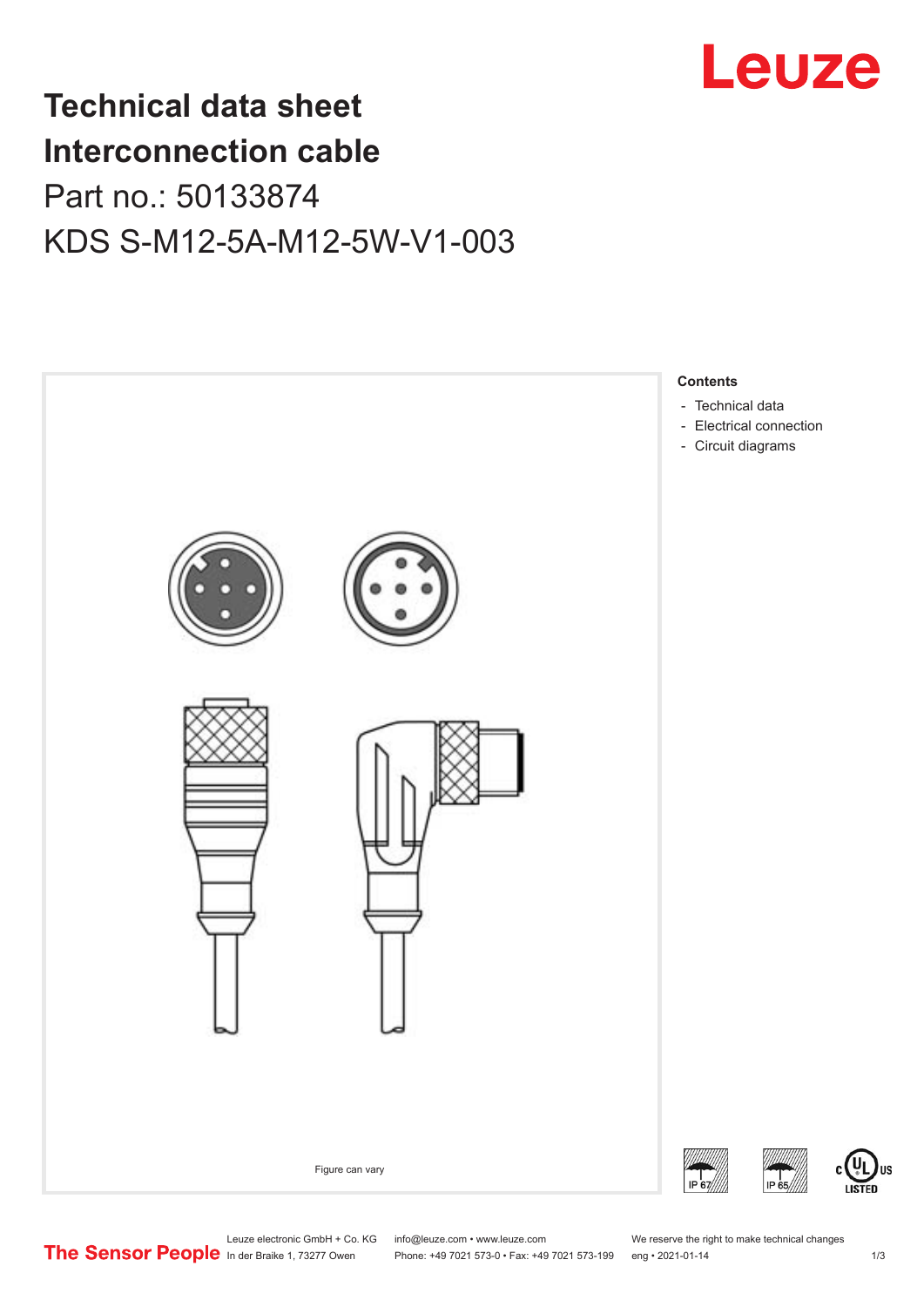### <span id="page-1-0"></span>**Technical data**

#### **Connection**

| <b>Connection 1</b>               |                                                                        |
|-----------------------------------|------------------------------------------------------------------------|
| <b>Type of connection</b>         | Connector                                                              |
| <b>Thread size</b>                | M12                                                                    |
| <b>Type</b>                       | Female                                                                 |
| No. of pins                       | 5-pin                                                                  |
| Encoding                          | A-coded                                                                |
| Version                           | Axial                                                                  |
|                                   |                                                                        |
| <b>Connection 2</b>               |                                                                        |
| <b>Type of connection</b>         | Connector                                                              |
| <b>Thread size</b>                | M12                                                                    |
| <b>Type</b>                       | Male                                                                   |
| No. of pins                       | 5-pin                                                                  |
| Encoding                          | A-coded                                                                |
| Version                           | Angled                                                                 |
|                                   |                                                                        |
| <b>Cable properties</b>           |                                                                        |
| <b>Number of conductors</b>       | 5 Piece(s)                                                             |
| Wire cross section                | $0.34 \, \text{mm}^2$                                                  |
| <b>AWG</b>                        | 22                                                                     |
| Sheathing color                   | <b>Black</b>                                                           |
| <b>Shielded</b>                   | Yes                                                                    |
| Silicone-free                     | Yes                                                                    |
| Cable design                      | Interconnection cable                                                  |
| Cable diameter (external)         | $5.6 \text{ mm}$                                                       |
| Cable length                      | 300 mm                                                                 |
| <b>Sheathing material</b>         | <b>PVC</b>                                                             |
| <b>Wire insulation</b>            | <b>PVC</b>                                                             |
| Suitability for drag chains       | No.                                                                    |
| Properties of the outer sheathing | Free of CFC, cadmium, silicone and<br>lead, easily machine-processable |

**Mechanical data**

| <b>Width across flats</b>                                        | 13 mm                    |
|------------------------------------------------------------------|--------------------------|
| Bending radius, flexible laying, min.                            | Min. 10 x cable diameter |
| Bending radius, stationary laying, min. Min. 10 x cable diameter |                          |
| <b>Environmental data</b>                                        |                          |
| Ambient temperature, operation,<br>flexible use                  | $-580 °C$                |
| Ambient temperature, operation,<br>stationary use                | $-3080 °C$               |
| <b>Certifications</b>                                            |                          |
| Degree of protection                                             | IP 65                    |
|                                                                  | <b>IP67</b>              |
| <b>Certifications</b>                                            | c UL US                  |
| <b>Classification</b>                                            |                          |
| <b>Customs tariff number</b>                                     | 85444290                 |
| eCl@ss 5.1.4                                                     | 27279201                 |
| eCl@ss 8.0                                                       | 27279218                 |
| eCl@ss 9.0                                                       | 27060311                 |
| eCl@ss 10.0                                                      | 27060311                 |
| eCl@ss 11.0                                                      | 27060311                 |
| <b>ETIM 5.0</b>                                                  | EC001855                 |
| <b>ETIM 6.0</b>                                                  | EC001855                 |
| <b>ETIM 7.0</b>                                                  | EC001855                 |

Leuze

### **Resistance of the outer sheathing** Good oil, gasoline and chemical

resistance, flame retardant in accordance with UL 1581 VW1 / CSA FT1

## **Electrical connection**

#### **Connection 1**

| Type of connection | Connector |
|--------------------|-----------|
| <b>Thread size</b> | M12       |
| Type               | Female    |
| No. of pins        | $5$ -pin  |
| Encoding           | A-coded   |
| Version            | Axial     |
|                    |           |

#### **Connection 2**

| Type of connection | Connector       |
|--------------------|-----------------|
| <b>Thread size</b> | M <sub>12</sub> |
| <b>Type</b>        | Male            |
| No. of pins        | $5$ -pin        |
| Encoding           | A-coded         |
| Version            | Angled          |